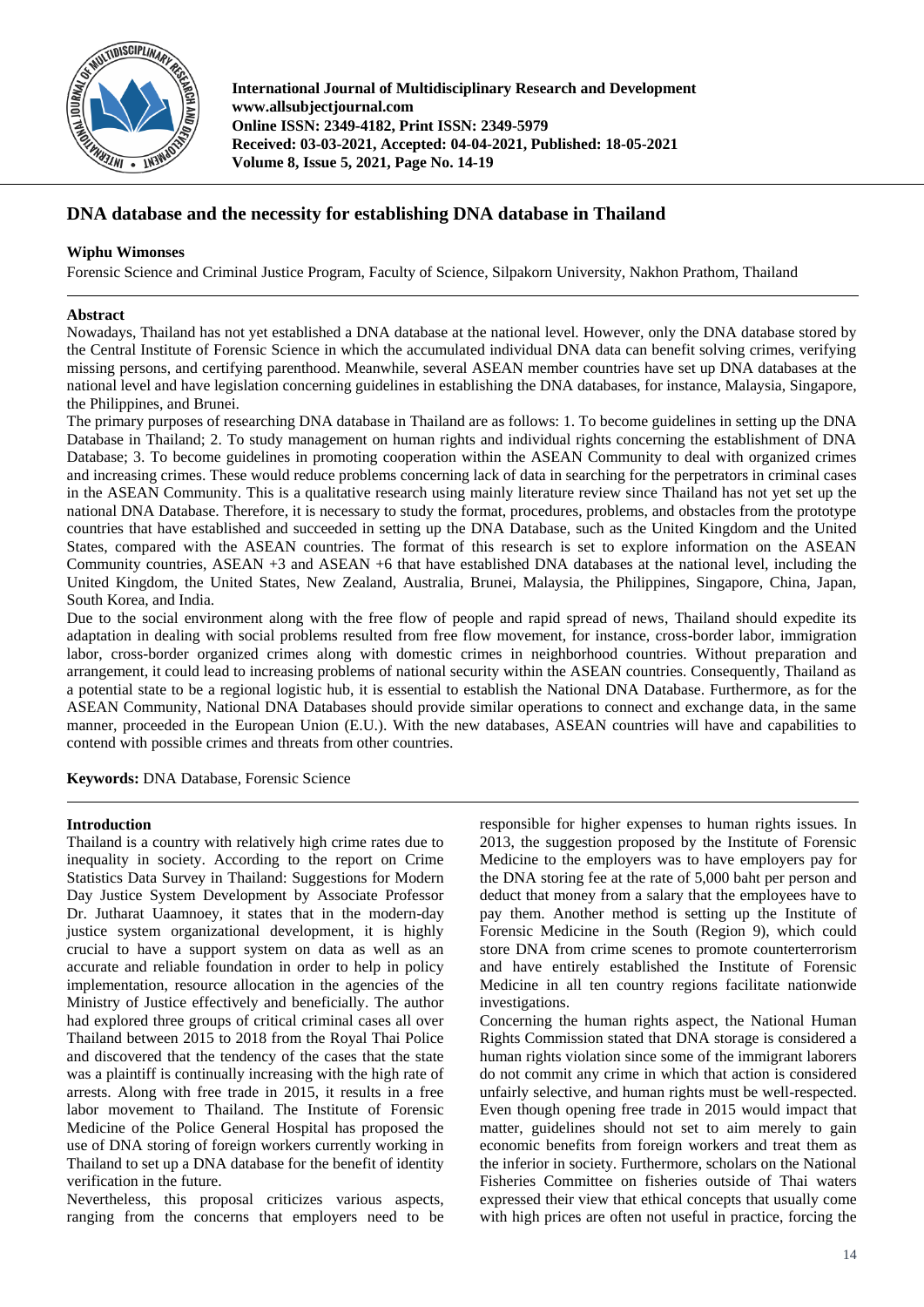practice of storing an individual's DNA could not be approved if one does not give consent. The storing of DNA would also allow fishers who promote fishing nets to hire their employees with lower wages and certainly would confront resistance from the International Labor Organization. Additionally, the International Labor Organization might argue that the same method should apply to Thai workers.

According to the Central Institute of Forensic Science data, it found that over the past ten years, the means of committing criminal actions have been developed in terms of complexity and become more challenging to prove the perpetrators. DNA verification recognizes as the most accurate and useful forensic evidence in identifying the perpetrators. Thus it is crucial to develop a DNA database to advocate investigations and connect all types of cases in the same way as developed countries proceed with and enact laws to support this matter. Also, Thailand has developed and established a DNA fingerprint database from those who are the accused, suspects, and prisoners in different prisons worldwide to search to set up a National DNA Database in the future. That also proceeds with setting up a system that can connect the DNA database from evidence for cases at the crime scene with the DNA fingerprint database from the accused, suspects, inmates, and prisoners to help find perpetrators and prevent repeating any future offenses. In 2012, the Institute of Forensic Science arranged the memorandum of agreement with the United States Federal Bureau of Investigation (FBI) to use a shared database through the Combined DNA Index System (CODIS) by installing and adopting CODIS since 2013. Nowadays, the Forensic Science Institute has stored DNA profiles within the Forensic Science DNA database for approximately 159,930 items. Moreover, DNA matching uses successfully in estimated 2,036 items, which can be useful for solving court cases, leading to the accused serving with legal sentences according to the judicial process.

The author views that as Thailand is a member state of ASEAN Community as well as ASEAN +3; in this case, it could lead to potential social problems due to free flow movement such as cross-border workers, immigrant labor, cross-border organized crimes along with domestic crimes in other countries in association with other ASEAN member countries. Without suitable preparation and arrangement, it could cause a threat to national security within the ASEAN Communities themselves. Consequently, as a country with potential development to become a regional logistics hub, Thailand finds it necessary to have the National DNA Database. Moreover, as part of the ASEAN Community, setting up the National DNA Fingerprint Database is considered to be equivalently crucial as well in order to be able to connect and exchange information among themselves in the same way that is proceeded within the European Union. That would lead countries in the ASEAN Community to own an up-to-date database and be capable of dealing with criminal problems and various kinds of threats that may occur in the future.

#### **Literature review**

Data analysis found that to establish a DNA database in each country, it all requires the law to support the setup by collecting data from a suspect or a person convicted by the court. DNA storage purposes are primarily for benefits in investigating criminal cases by collecting DNA samples with the data owner's consent, except for serious criminal charges that the DNA storage can do without prior consent. The detailed summary of each country are as follows:

- 1. The United Kingdom has related laws concerning the forensic science process as follows:
- 1. Criminal Justice and Public Order Act 1994 (CJPOA)
- 2. Criminal Procedure and Investigations Act 1996
- 3. Criminal Evidence (Amendment) Act of 1997
- 4. Criminal Justice and Police Act 2001 (CJPA)
- 5. Criminal Justice and Police Act 2003 /2004/2005/2008
- 6. Crime and Security Act 2010
- 7. Protection of Freedoms Act 2012 (POFA)

It has regulated that DNA storage must collect in the National DNA Database (NDNAD) from the perpetrators, captives, and crime scenes. The purpose of the storage is to benefit criminal investigations for police officers. In terms of guidelines concerning human rights and individual rights, data must automatic deleted after investigations finish in misdemeanor cases. For serious criminal offenses, data permit to be stored indefinitely. For petty offenses, data is to store for five years, and for serious criminal offenses, data is to be stored for three years and allowed for a two-year extension.

- 2. The United States has related laws concerning forensic science process as follows:
- 1. The DNA Identification Act, 1994
- 2. The Justice for All Act, 2014
- 3. The Violence Against Women Act, 2005

The collecting of DNA samples has stored in each state's DNA database by storing from the convicted perpetrators, the accused charged or associated with crimes, and other people who willingly have their DNA sample stored under associated legal agencies. The purpose of DNA storage is to benefit law enforcement and to facilitate database development. In terms of storage, personal information of the convicted, captives, and suspects would not be stored in CODIS aside from DNA data converted to numerical order. For guidelines regarding human rights and individual rights, 38 states have laws regulated for the DNA elimination process in which DNA samples and stored data would be eliminated out of the system when it appears that a person is not guilty. Moreover, 33 states do not have an automatic elimination process in which a person acquitted has to file a request for their data elimination process, and additionally, if the stored data not use, it is to be stored for 35 years maximum. The ability to access data determined by the federal law in which each state must sign an MOU with the FBI laboratory to conform in the same manners. Most importantly, the Federal DNA Identification Act must uphold in practice.

3. New Zealand is the second country to establish a DNA database, following the United Kingdom. The Criminal Investigations (Bodily Samples) Act 1995 regulates a framework of personal DNA sample storage in the DNA Profile Databank (DPD) (C.N. Maguire, 2014) [11] and determines regulations and constraints in using the DNA. The DNA database consists of the National DNA Database and Crime Samples Database. In terms of guidelines regarding human rights and individual rights, data will store for ten years at a minimum, and it shall remove out of the system, along with the DNA samples destroy at the specified period.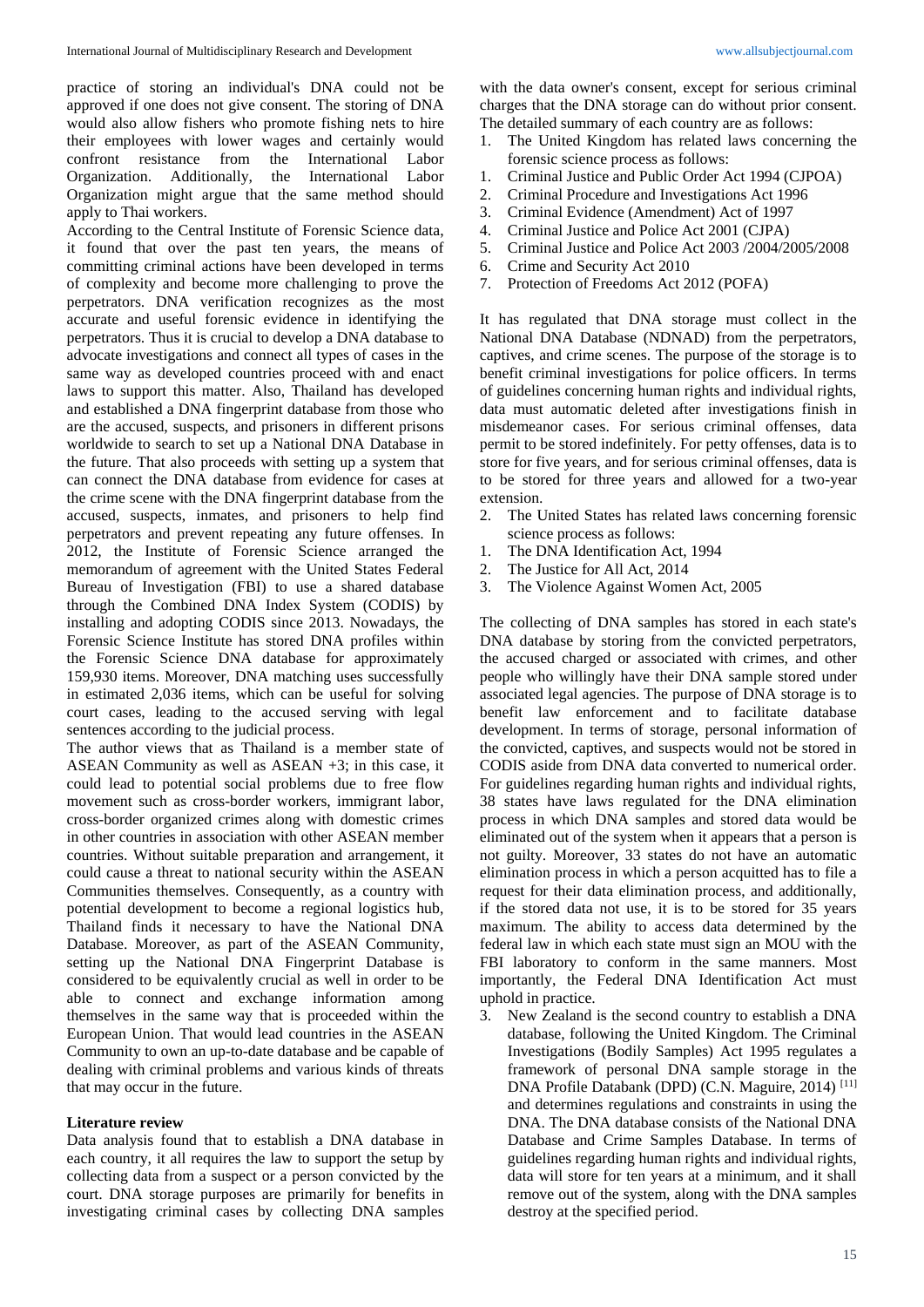- 4. Australia has in total of 3 related acts concerning the creation of DNA storage and guidelines for collecting DNA to assist with the judicial process as follows:
- 1. The Commonwealth Crimes Act 1914 (Cth) (Crimes Act)
- 2. The Crimes (Forensic Procedures) Act of 2000 No 59 (NSW)
- 3. The Criminal Law (Forensic Procedures) Act 2007 (S.A.)

Australia established the National Criminal Investigation DNA Database (NCIDD System) in June of 2001 to facilitate police officers in criminal investigations by comparing DNA profiles stored in the system. The Australian Criminal Intelligence Commission proceeds with collecting samples in crime scenes from the criminal convicted, the suspects, and the victims and unidentifiable bodies under the Crim Trac Agency's supervision, an administrative agency that enacts law at the national level. The guidelines on human rights and individual rights determine that data must remove from the system and DNA samples must destroy within 12 months after storing dates.

- 5. Brunei has a law concerning establishing a DNA database called Laws of Brunei Chapter 202 Criminals Registration as part of the Criminal Procedure Code of Brunei, in which this law regulates requirements for criminal registration preparation. Part four of the law clearly states DNA storage, which allows storing from the arrested, perpetrators, and inmates. The data in the database must use in forensic comparison to assist in investigations or according to the objectives set. The data stored consider as evidence in criminal cases. The agency that is responsible for legal proceedings is the commissioner, as an authorized registrar. Concerning guidelines on human rights and individual rights, the data set to remove from the system as the data owner dies following the Registration of Births and Deaths Act.
- 6. Malaysia has a law related to establishing the DNA database; Deoxyribonucleic Acid (DNA) Identification Act 2009 sets the creation of a DNA Databank titled "the Forensic DNA Databank Malaysia." It determines the DNA storage to investigate, inquire, and identify people in a natural disaster, miss, or in unidentifiable appearance. The agency that authorizes legal proceedings is the Chemistry Department of Malaysia or the Forensic Laboratory of the Royal Malaysia Police. For guidelines concerning human rights and individual rights, in the cases that are unable to prove guilty within one year after the storing date, the head of the DNA Databank must report facts to the Officer in Charge of a Police District within six months in order to remove individual DNA and data from the system.
- 7. The Philippines has in total two bills related to the creation of the DNA database that is in the process of presenting: the Deoxyribonucleic Acid (DNA) Identification Act and the Philippine DNA Database Act of 2019. Individual DNA samples are determined to be retrieved from the crime scene, suspects, perpetrators, inmates, people with medication usage, missing persons, volunteers, state officers, and civil servants. The purpose of storing DNA is for forensic comparison to utilize in investigations or according to

the specific objectives established regarding guidelines on human rights and individual rights. DNA samples regulate to eliminate when data analysis complete or within six months from the date of storage, depending on which date arrives first unless the court orders otherwise.

- 8. Singapore has a law relevant to this matter. The Criminal Act 2009 is obligated to collect individual DNA samples from the arrested, perpetrators, and inmates in which the storing of blood samples must be consensual by the person collecting. The purpose of retaining DNA is for forensic comparison, to benefit in investigations, or following the specific objectives set up. Concerning guidelines on human rights and individual rights, DNA samples resolve to be removed from the system when they are proven innocent or have no association with wrongdoing.
- 9. Hong Kong Special Administrative Region of the People's Republic of China has related laws as follows:
- 1. Dangerous Drugs, Independent Commission Against Corruption and Police Force (Amendment) Ordinance
- 2. Police Force Ordinance (Cap. 232)
- 3. Independent Commission Against Corruption **Ordinance**

The practice of retaining individual DNA samples is determined to collect from crime scenes in violent criminal cases, perpetrators, suspects, accused, inmates, victims, and volunteers. The agencies are responsible for legal proceedings operated by the Hong Kong Police Force and Government Laboratory (Department of Health) under the commissioners' supervision. For guidelines on human rights and individual rights, data must be taken out of the system when the DNA analysis process complete or when a person is proven innocent.

- 10. Japan has two relevant laws, including the DNA Handling and Recording Regulations and the Police Instructions on DNA. Collecting individual DNA begins when investigations start, and consent from the person collect is not required. In case of resistance, officers permit to use force for collecting. The purpose of DNA storage determines the storing under this law to be utilized merely in court proceedings. As stated by this law, the agency that is in charge of legal proceedings is the Public Prosecutor's Office, taking responsibility for the collecting. As for guidelines associated with human rights and individual rights. It allows the DNA storage to be from 3-50 years, depending on the degree of seriousness of the cases, and data must be removed from the system after a person is free of charges; a prosecution ceases; a suspect not prosecuted; when it becomes aware that the data or evidence is unlawful; and when an owner of the data dies during the data storing period.
- 11. South Korea has the Act on Use and Protection of DNA Identification Information 2010, which regulates the storing of DNA samples of perpetrators in criminal cases from the crime scene and from granted consent for collecting when a person arrested and a completely stored database has verified data. The purpose of data storage is to utilize DNA data for identification. As for guidelines concerning human rights and individual rights, it states the storage to retain until a person is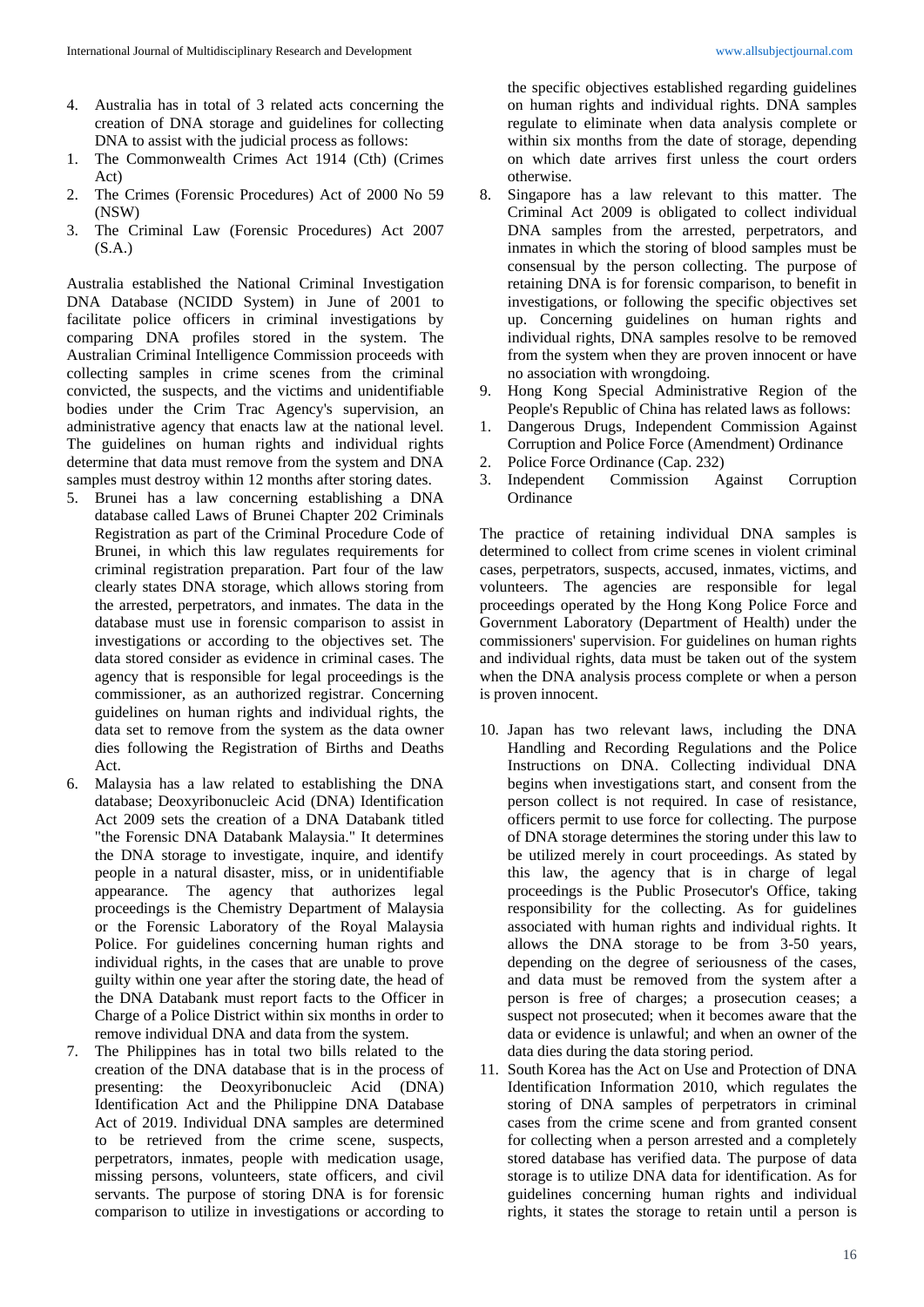proven innocent, and in the events that the court rules a person unconvicted, free of charges, or dismissed, the person whose data store can file a request for data removal.

12. India has a relevant bill presented under the parliament's consideration: DNA Technology (Use and Application) Regulation Bill 2018. The bill determines the storing of DNA samples from a person or crime scene in which samples will be analyzed in a laboratory to substitute with a number representing data. When the data create, it takes to store in the DNA database in an electronic form. DNA sample collecting takes from the suspects' cheek cells; however, if the collecting is refusing, or the law requires consent for storing, it can collect from hair. It can also retrieve from crime scenes, such as bloodstain, and it can be analyzed using the same method. The purpose of storing is to benefit the forensic process. Guidelines regarding human rights and individual rights state the storage must be maintained until a court order arrives or until a data request removal is filing. The data from the crime scene and missing persons shall be deleted from the system when filing a data removal request. The suspects' data will eliminate when the police officers have completed case reports; or following a court order; and during the court's proceeding, data removal proceed accordingly to the court order.

#### **Objectives**

This research aims to answer whether Thailand should establish a DNA Database at the national level or not and if it was established, whether data connection and data exchange between ASEAN countries could proceed. The objectives of this research are as follows:

- 1. To become guidelines in considering the setting up of the DNA Database in Thailand
- 2. To study about management on human rights and individual rights concerning the establishment of DNA

Database

3. To become guidelines in promoting cooperation within the ASEAN Community to deal with recently organized crimes and increasing criminal tendency, which would reduce problems concerning lack of data in searching for the perpetrators in criminal cases in the ASEAN Community.

## **Methodology**

The author uses quality research by studying and analyzing various forms together include

- 1. Determining the scope of the study and data analysis by using literature review primarily. Since Thailand has not yet established a DNA database, it is necessary to study the format, process as well as related problems and obstacles from the prototype countries that have previously created DNA databases and proceeded successfully, such as the United Kingdom and the United States in comparison with the ASEAN Community by researching for data on ASEAN member countries (AC), ASEAN +3 and ASEAN +6, specifically the countries that have set up DNA databases in the national level.
- 2. Data processing and systematic analysis by adopting theories, social concepts, and critical synthesis on the following matters:
- 1. Analyzing related legislative acts along with agencies that are in charge of establishing a DNA database in each country
- 2. Analyzing guidelines associated with human rights and individual rights in setting up a DNA database in each country
- 3. Analyzing objectives and guidelines of DNA storage in each country

#### **Results**

| Country                       | Law                                                                                                                                                                                                                                                                                                                                                    | <b>Taking sample</b>                                                                               | <b>Retain sample</b>                                                                                                                               |
|-------------------------------|--------------------------------------------------------------------------------------------------------------------------------------------------------------------------------------------------------------------------------------------------------------------------------------------------------------------------------------------------------|----------------------------------------------------------------------------------------------------|----------------------------------------------------------------------------------------------------------------------------------------------------|
| 1. United<br>Kingdom          | 1. Criminal Justice and Public Order Act 1994 (CJPOA)<br>2. Criminal Procedure and Investigations Act 1996<br>3. Criminal Evidence (Amendment) Act 1997<br>4. Criminal Justice and Police Act 2001 (CJPA)<br>5. Criminal Justice and Police Act 2003 /2004/2005/2008<br>6. Crime and Security Act of 2010<br>7. Protection of Freedoms Act 2012 (POFA) | 1. person of having<br>committed an offense<br>2. arrested<br>3. crime scene                       | - un limit for Felony<br>- Minor offense for five years<br>- person reasonably suspected in<br>felony offense for three years extend<br>to 2 years |
| 2. United State<br>of America | 1. The DNA Identification Act, 1994<br>2. The Justice for All Act, 2014<br>3. The Violence Against Woman Act, 2005                                                                                                                                                                                                                                     | 1. convicted<br>2. alleged offender<br>3. voluntary                                                | 35 years                                                                                                                                           |
| $3.$ New<br>Zealand           | 1. Criminal Investigations (Bodily Samples) Act 1995<br>2. Criminal Investigations (Bodily Samples) Amendment Act<br>2009                                                                                                                                                                                                                              | 1. alleged offender<br>2. court order<br>3. detainee                                               | Ten years                                                                                                                                          |
| 4. Australia                  | 1. The Commonwealth Crimes Act 1914 (Cth) (Crimes Act)<br>2. The Crimes (Forensic Procedures) Act of 2000 No 59<br>(NSW)<br>3. The Criminal Law (Forensic Procedures) Act 2007 (S.A.)                                                                                                                                                                  | 1. suspect<br>2. felony offense<br>3. voluntary<br>4. death<br>5. missing person<br>6. court order | 12<br>onths                                                                                                                                        |
| 5. Brunei                     | Laws of Brunei chapter 202 criminals registration                                                                                                                                                                                                                                                                                                      | 1. arrested and<br>accused of an offense<br>2. convicted<br>3. serving a term of<br>imprisonment   | Until death                                                                                                                                        |

**Table 1**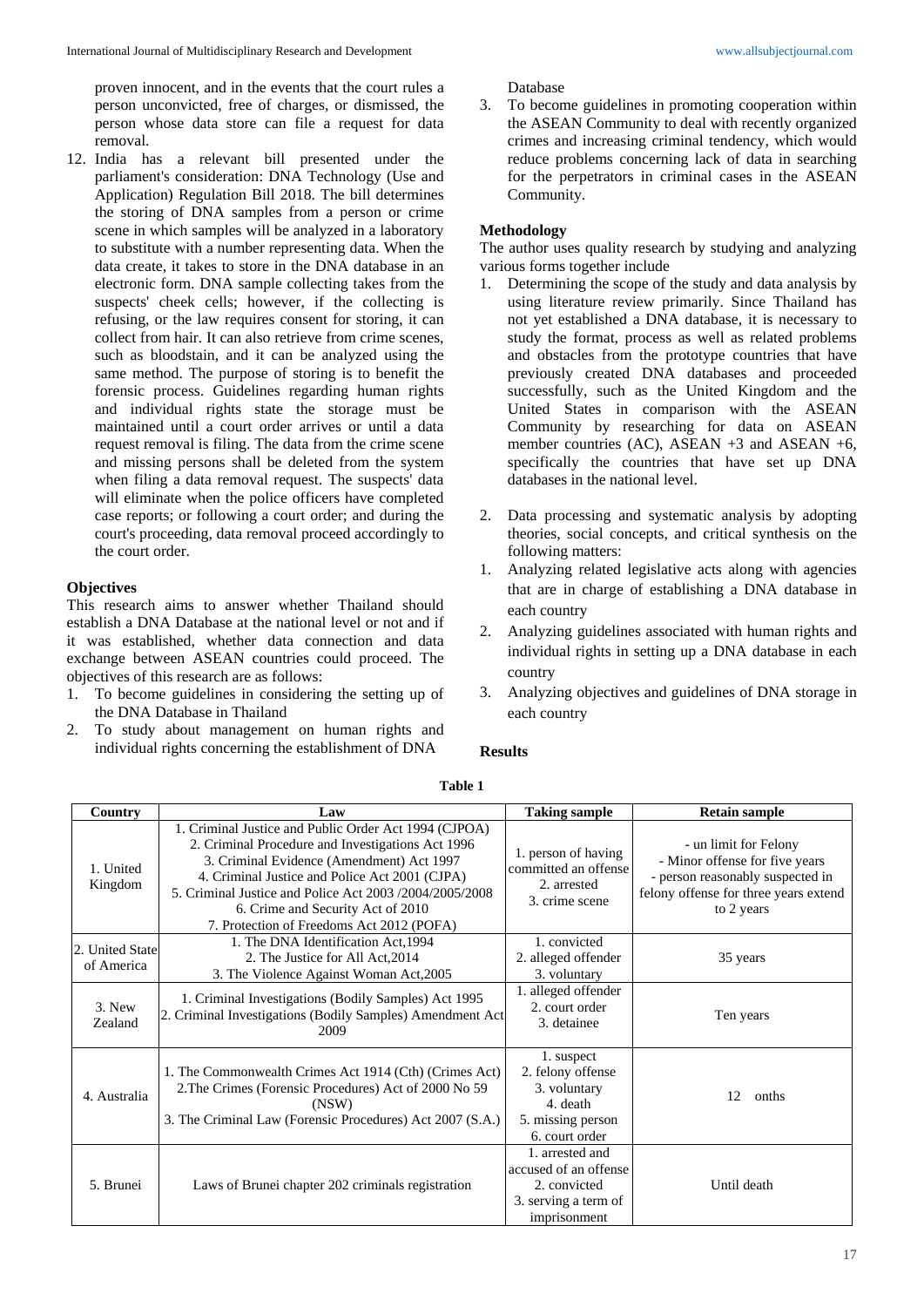| 6. Malaysia        | Deoxyribonucleic Acid (DNA) Identification Act of 2009                                                                                                                                                    | 1. crime scene<br>2. suspected<br>3. convicted<br>4. detainee<br>5. drug dependant<br>6. missing persons<br>7. voluntary                                                            | - not involved in the<br>commission of any offense<br>- the charge withdrawn |
|--------------------|-----------------------------------------------------------------------------------------------------------------------------------------------------------------------------------------------------------|-------------------------------------------------------------------------------------------------------------------------------------------------------------------------------------|------------------------------------------------------------------------------|
| 7. Philippine      | 1. Deoxyribonucleic Acid (DNA) Identification Act<br>2. Philippine DNA Database Act of 2019                                                                                                               | 1. crime scene<br>2. suspected<br>3. convicted<br>4. detainee<br>5. drug dependant<br>6. missing persons<br>7. voluntary<br>8. uniformed<br>personnel<br>9. government<br>personnel | Six months                                                                   |
| 8. Singapore       | <b>CRIMINALS ACT 2009</b>                                                                                                                                                                                 | 1. arrested<br>2. convicted<br>3. detainee                                                                                                                                          | - not involved in the<br>commission of any offense<br>- the charge withdrawn |
| 9. Hong Kong       | 1. Dangerous Drugs, Independent Commission Against<br>Corruption and Police Force (Amendment) Ordinance<br>2. Police Force Ordinance (Cap. 232)<br>3. Independent Commission Against Corruption Ordinance | 1. crime scene<br>2. convicted<br>3. suspected<br>4. accused<br>5. arrested<br>6. victim<br>7. voluntary                                                                            | - not involved in the<br>commission of any offense<br>- the charge withdrawn |
| 10. Japan          | 1. DNA Handling and Recording Regulations<br>2. Police Instructions on DNA                                                                                                                                | 1. crime scene<br>2.unnatural Death<br>3. suspected                                                                                                                                 | $3-50$ years                                                                 |
| 11. South<br>Korea | Act on use and protection of DNA Identification information<br>2010                                                                                                                                       | 1. convicted<br>2. crime scene<br>3. arrested                                                                                                                                       | - not involved in the<br>commission of any offense<br>- the charge withdrawn |
| 12. India          | DNA Technology (Use and Application) Regulation Bill,<br>2018                                                                                                                                             | 1. crime scene<br>2. suspected<br>3. convicted<br>4. missing persons<br>5. dead body                                                                                                | court order                                                                  |

#### **Discussion and Conclusion**

From analyzing data concerning DNA databases in 12 various countries in total, including the United Kingdom, the United States, New Zealand, Australia, Brunei, Malaysia, the Philippines, Singapore, Hong Kong, Japan, South Korea, and India, it has discovered that the Philippines and India are under the process of presenting bills to be legislated for the creation of DNA databases. For ASEAN countries such as Brunei, Malaysia, the Philippines, and Singapore, law enactment and bills share similarity with some detailed alterations following each country's context. Granting agencies responsibility in operating DNA databases in each country, mostly, the responsibility falls to the Royal Police and related biotechnological institutions of each country. As for guidelines on human rights and individual rights, each country requires data owners' consent before collecting DNA samples to analyze. Concerning DNA data storage, it states a period of storing following the seriousness of commitment, except the United Kingdom, which allows an indefinite period of storage. The United States regulates the storage for 35 years, and Brunei sets the storing period until data owners die. As for the purposes and guidelines in DNA storing practices, the practice is to be used in forensic comparison and utilized primarily in investigating wrongdoing.

As for Thailand, it has not yet established the National DNA Database, and there has not been a law associated with

setting up regulations and guidelines to proceed with forensic science specifically. Thai Criminal Procedure Code, which requires scientific evidence to prove the truth of wrongdoing, The Provision of Forensic Science Services Act, B.E. 2559 (2016) stipulates the authority of the Institute of Forensic Science, the storing of DNA samples from a person; retrieved from the crime scene, volunteers collected for identification, family relations: father, mother, child and relatives from shared ancestry; along with storing from inmates as part of the database in case of repetitive offenses. The objective of storing is to be utilized primarily in judicial proceedings. Also, the storing is to benefit in identification. Agencies in Thailand that in charge of detection and DNA storage, which are the Institute of Forensic Science, Department of Provincial Administration, Ministry of Interior (DNA Detection for Solving Status Problems and the Rights of Thai Citizens from Missing Registration Project), the Memorandum of Cooperation in Database of Perpetrators and Inmates in Connection with Forensic Data for Increasing Effectiveness of Operation in 2017 between the Royal Thai Police and the Department of Corrections; and the Memorandum of Agreement on Cooperation in establishing the DNA database of the offenders especially the inmates in 2020 between the Institute of Forensic Science and the Department of Corrections for Utility of Tracking People that Passed Over the Punishment. As for guidelines regarding human rights